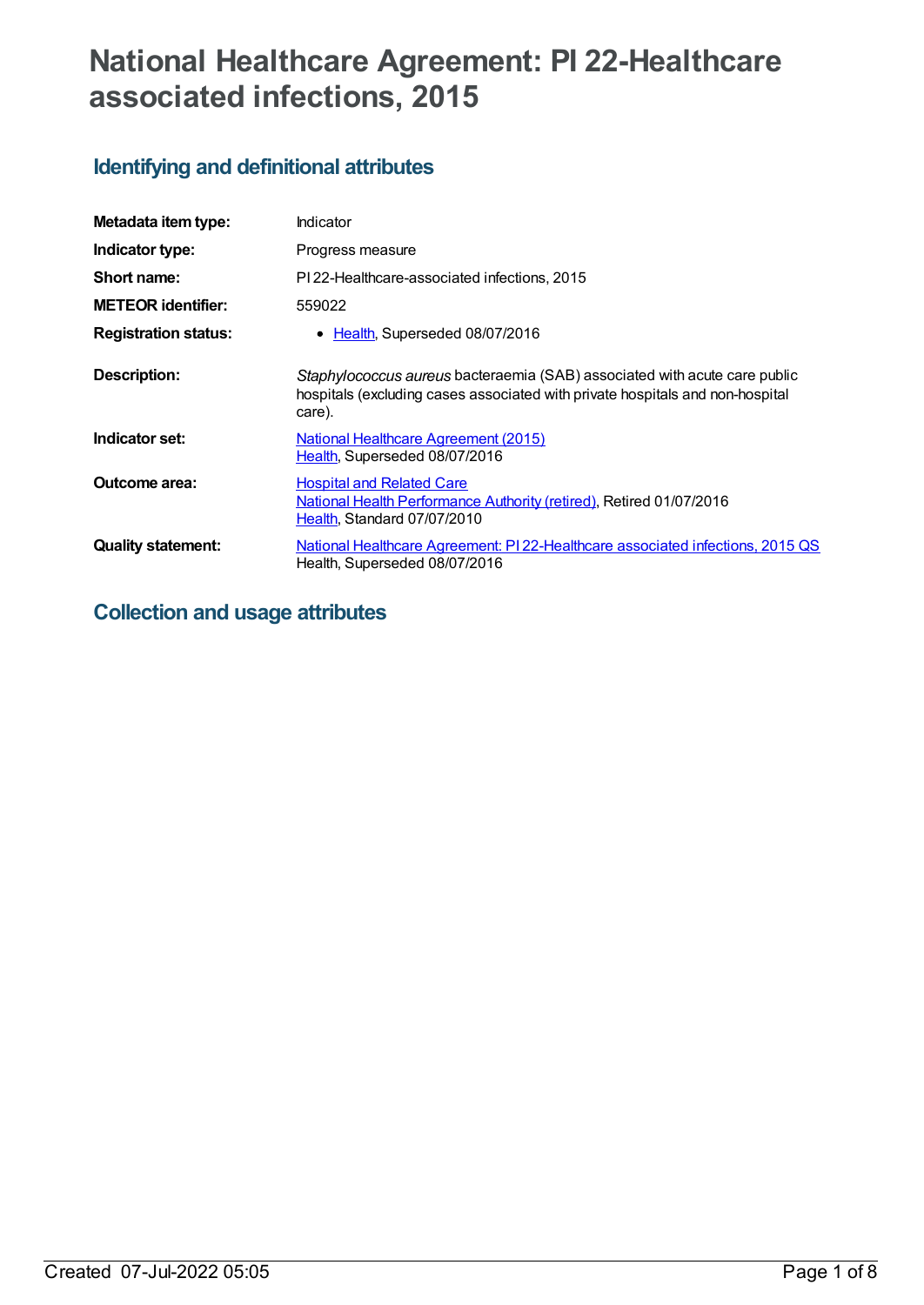**Computation description:** Acute care public hospitals are defined as all public hospitals including those hospitals defined as public psychiatric hospitals in the Public hospital establishments National minimum data set (NMDS). All types of public hospitals are included, both those focusing on acute care, and those focusing on non-acute or subacute care, including psychiatric, rehabilitation and palliative care.

> Unqualified newborns are included in the indicator. Hospital boarders and posthumous organ procurement are excluded from the indicator.

A patient-episode of SAB is defined as a positive blood culture for *Staphylococcus aureus*. For surveillance purposes, only the first isolate per patient is counted, unless at least 14 days has passed without a positive blood culture, after which an additional episode is recorded.

A *Staphylococcus aureus* bacteraemia will be considered to be healthcareassociated if: the first positive blood culture is collected more than 48 hours after hospital admission or less than 48 hours after discharge, OR, if the first positive blood culture is collected 48 hours or less after admission and one or more of the following key clinical criteria was met for the patient-episode of SAB:

- 1. SAB is a complication of the presence of an indwelling medical device (e.g. intravascular line, haemodialysis vascular access, cerebrospinal fluid (CSF) shunt, urinary catheter)
- 2. SAB occurs within 30 days of a surgical procedure where the SAB is related to the surgical site
- 3. An invasive instrumentation or incision related to the SAB was performed within 48 hours
- 4. SAB is associated with neutropenia (<1 x 10 $^{9}$ ) contributed to by cytotoxic therapy

#### Exclusions:

Cases where a known previous positive test has been obtained within the last 14 days are excluded. For example: If a patient has SAB in which 4 sets of blood cultures are positive over the initial 3 days of the patient's admission only one episode of SAB is recorded. If the same patient had a further set of positive blood cultures on day 6 of the same admission, these would not be counted again, but would be considered part of the initial patient-episode.

Note: If the same patient had a further positive blood culture 20 days after admission (i.e. greater than 14 days after their last positive on day 5), then this would be considered a second patient-episode of SAB.

Denominator: includes unqualified newborns, excludes posthumous organ procurement and hospital boarders.

See **[Establishment—number](file:///content/270045) of patient days, total N[N(7)]** for the definition of patient days. Also included in the denominator are patient days for unqualified newborns, which are not covered in the linked definition. Patient days for unqualified newborns must be reported in addition to patient days as defined in the link.

Analysis by state and territory is based on location of the hospital.

Presented as:

- a number, and
- per 10,000 patient days.

Coverage: Denominator ÷ Number of patient days for all public hospitals in the state or territory.

Any variation from the specifications by jurisdictions will be footnoted and described in the data quality statement.

**Computation:** Numerator

10,000 x (Numerator ÷ Denominator).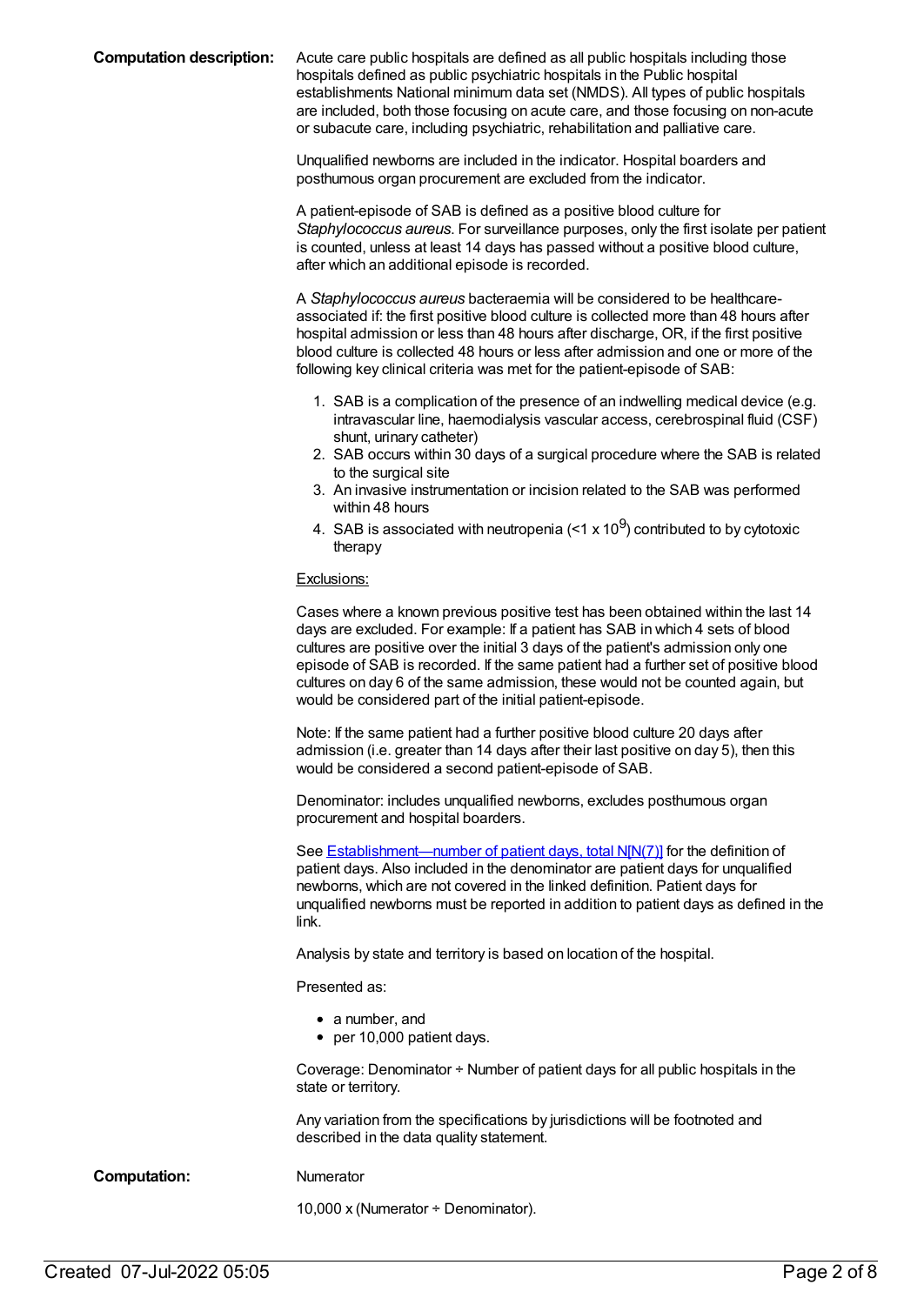| <b>Numerator:</b>               | Number of SAB patient episodes (as defined above) associated with acute care<br>public hospitals. |
|---------------------------------|---------------------------------------------------------------------------------------------------|
| <b>Numerator data elements:</b> | <b>Data Element / Data Set-</b>                                                                   |
|                                 | Data Element                                                                                      |
|                                 | Person-Staphyloccocus aureus bacteraemia episode indicator                                        |
|                                 | <b>Data Source</b>                                                                                |
|                                 | <b>State/territory infection surveillance data</b>                                                |
|                                 | Guide for use                                                                                     |
|                                 | Data source type: Administrative by-product data                                                  |
|                                 | Data Element / Data Set-                                                                          |
|                                 | Data Element                                                                                      |
|                                 | Person-person identifier                                                                          |
|                                 | Data Source                                                                                       |
|                                 | State/territory infection surveillance data                                                       |
|                                 | Guide for use                                                                                     |
|                                 | Data source type: Administrative by-product data                                                  |
| Denominator:                    | Number of patient days for public acute care hospitals under surveillance (i.e. only              |
|                                 | for hospitals included in the surveillance arrangements).                                         |
|                                 | Include unqualified newborns, exclude posthumous organ procurement and hospital                   |

Include unqualified newborns, exclude posthumous organ procurement and hospital **include** unique<br>boarders.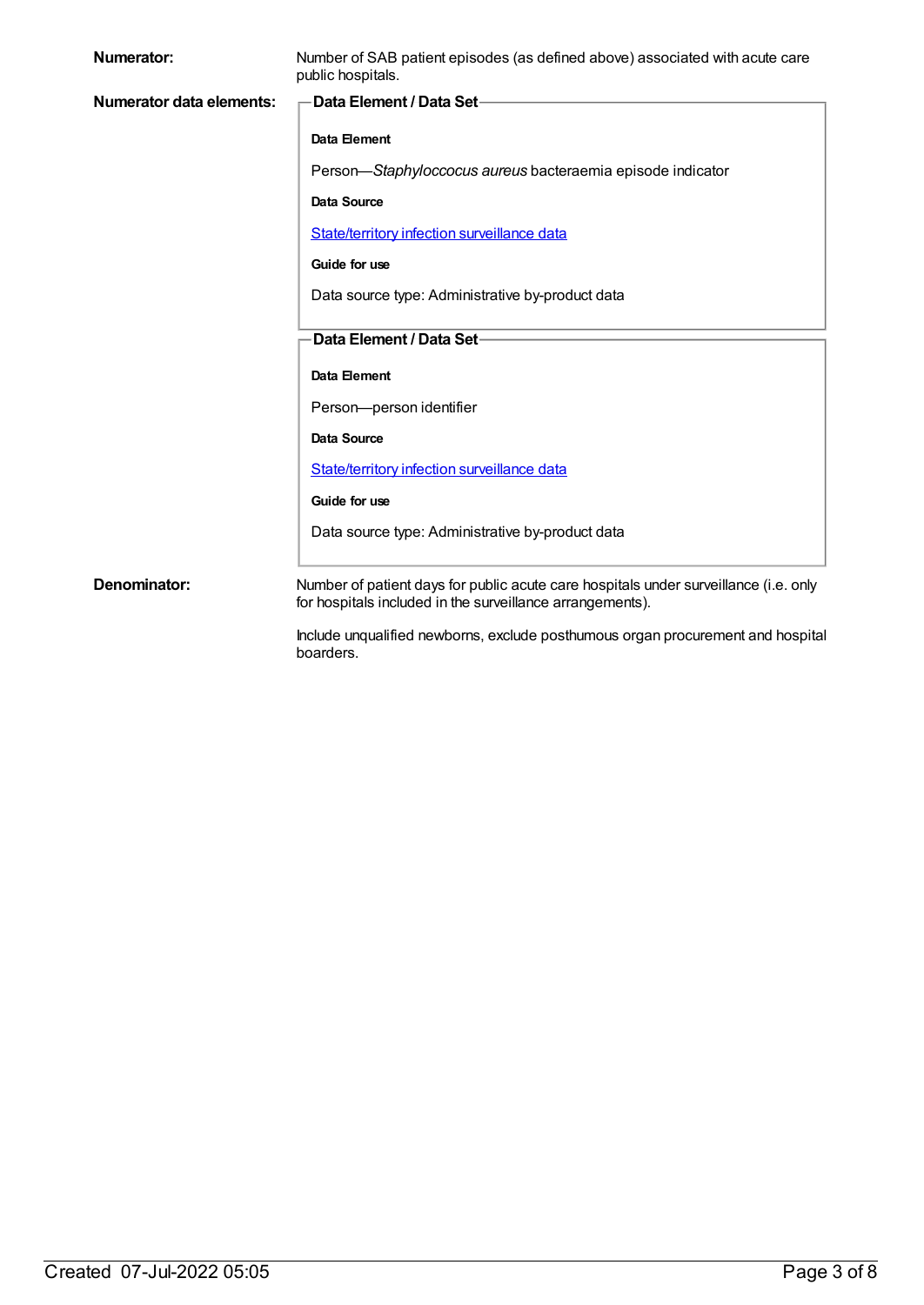#### **Denominator data elements:**

#### **Data Element / Data Set**

#### **Data Element**

Episode of admitted patient care—admission date

#### **Data Source**

[State/territory](https://meteor.aihw.gov.au/content/426458) admitted patient data

**Guide for use**

Data source type: Administrative by-product data

#### **Data Element / Data Set**

#### **Data Element**

Episode of admitted patient care—separation date

**Data Source**

[State/territory](https://meteor.aihw.gov.au/content/426458) admitted patient data

**Guide for use**

Data source type: Administrative by-product data

#### **Data Element / Data Set**

**Data Element**

Establishment—*Staphyloccocus aureus* bacteraemia surveillance indicator

**Data Source**

[State/territory](https://meteor.aihw.gov.au/content/426458) admitted patient data

#### **Guide for use**

Data source type: Administrative by-product data

### **Data Element / Data Set**

#### **Data Element**

Establishment—organisation identifier (Australian)

**Data Source**

[State/territory](https://meteor.aihw.gov.au/content/426458) admitted patient data

#### **Guide for use**

Data source type: Administrative by-product data

**Disaggregation:** 2010–11, 2011–12, 2012–13 (updated for resupplied data), 2013–14—State and territory, by:

> Methicillin-resistant *Staphylococcus aureus* (MRSA)/Methicillin-sensitive *Staphylococcus aureus* (MSSA)

Some disaggregation may result in numbers too small for publication.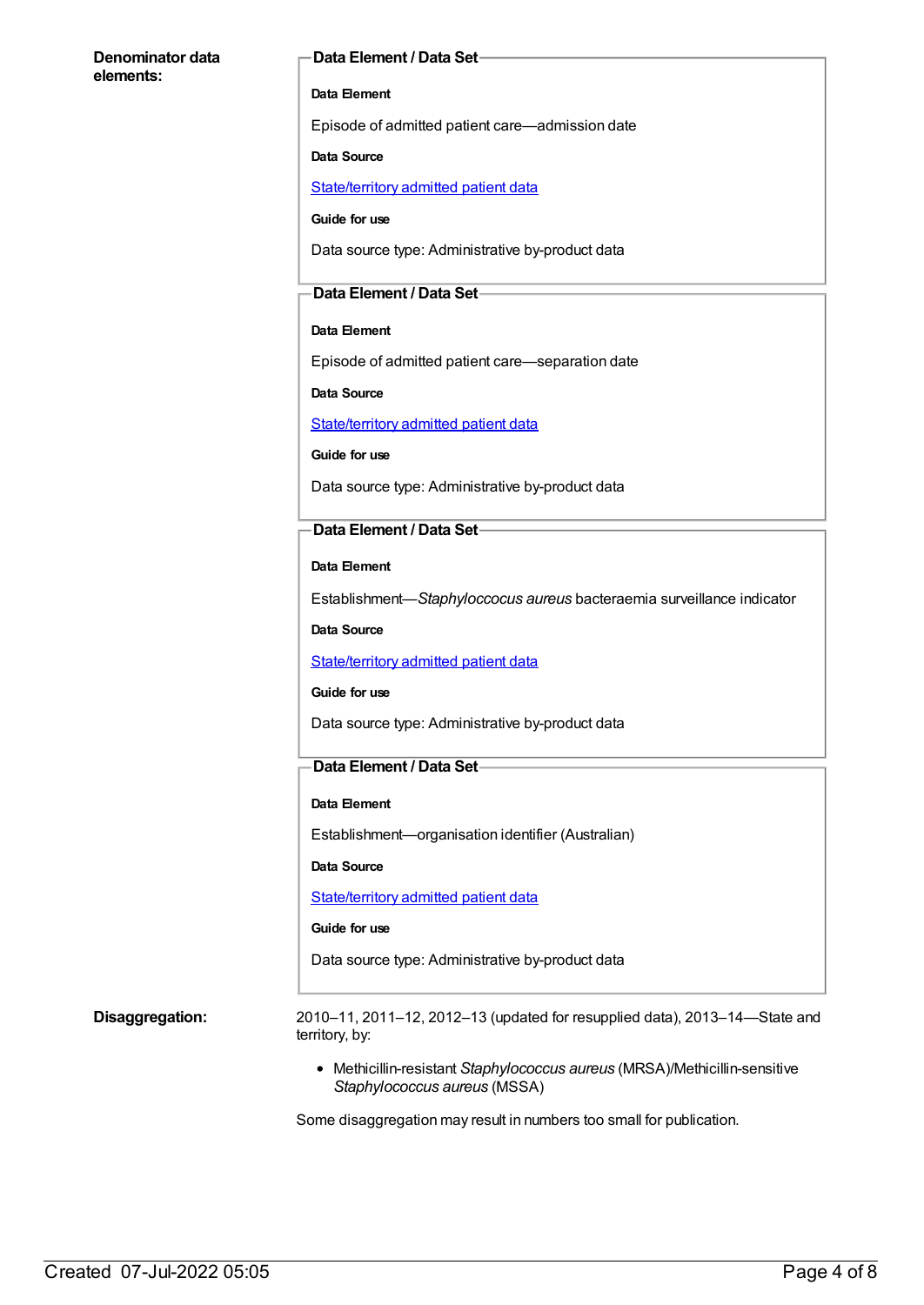#### **Disaggregation data elements:**

#### **Data Element / Data Set**

#### **Data Element**

Establishment—Australian state/territory identifier

#### **Data Source**

[State/territory](https://meteor.aihw.gov.au/content/402699) infection surveillance data

#### **Guide for use**

Data source type: Administrative by-product data

#### **Data Element / Data Set**

### **Data Element**

Methicillin-resistant *Staphylococcus aureus* MRSA)/Methicillin-sensitive *Staphylococcus aureus* (MSSA) indicator

**Data Source**

[State/territory](https://meteor.aihw.gov.au/content/402699) infection surveillance data

**Guide for use**

Data source type: Administrative by-product data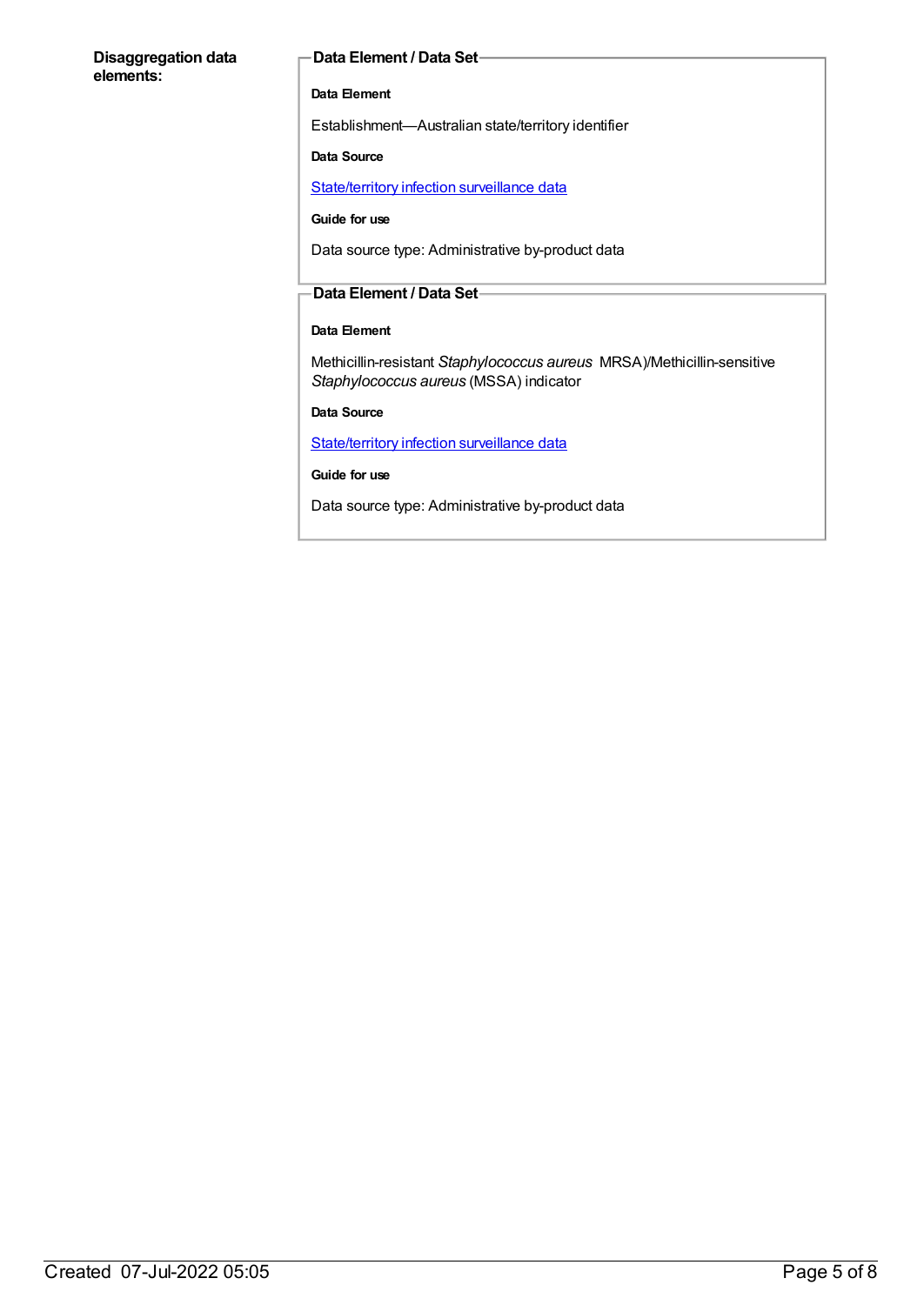**Comments:** Most recent data available for 2015 National Healthcare Agreement (NHA) performance reporting: 2013–14.

> The number of SAB patient episodes associated with acute public hospitals under surveillance includes SAB patient episodes associated with all public hospitals, and the number of patient days for public acute care hospitals under surveillance includes the number of patient days for all public hospitals under surveillance.

> For some states and territories there is less than 100 per cent coverage of hospitals. This may impact on the reported rate. For those jurisdictions with incomplete coverage of acute care public hospitals (in the numerator), only patient days for those hospitals that contribute data are included (in the denominator). Specifically, if a hospital was not included in the SAB surveillance arrangements for part of the year, then the patient days for that part of the year are excluded. If part of the hospital was not included in the SAB surveillance arrangements (e.g. children's wards, psychiatric wards), then patient days for that part of the hospital are excluded. Patient days for 'non-acute' hospitals (such as rehabilitation and psychiatric hospitals) are included if the hospital was included in the SAB surveillance arrangements, but not otherwise. However, all these patient days are included in the coverage rate denominator measure of total number of patient days for all public hospitals in a state or territory.

Some states operate a 'signal surveillance' arrangement for smaller hospitals whereby the hospital notifies the appropriate authority if a SAB case is identified, but the hospital is not considered to have formal SAB surveillance as per larger hospitals. Where this arrangement is in place, these hospitals should be included as part of the indicator. That is, SAB patient episodes and patient days should be included as 'under surveillance'.

Only episodes associated with acute public hospital care in each jurisdiction should be counted. If a case is associated with care provided in another jurisdiction (cross border flows) then it is reported (where known) by the jurisdiction where the care associated with the SAB occurred.

There may be patient episodes of SAB identified by a hospital which did not originate in the identifying hospital (as determined by the definition of a patient episode of SAB), but in another public hospital. If the originating hospital is under SAB surveillance, then the patient episode of SAB should be attributed to the originating hospital and should be included as part of the indicator. If the originating hospital is not under SAB surveillance, then the patient episode is unable to be included in the indicator.

Patient episodes associated with care provided by private hospitals and nonhospital health care are excluded.

Patient days for unqualified newborns are included. Patient days for hospital boarders and posthumous organ procurement are excluded.

Almost all patient episodes of SAB will be diagnosed when the patient is an admitted patient. However, the intention is that cases are reported whether they were associated with admitted patient care or non-admitted patient care in public acute care hospitals.

Where there is significant variation, for example non-coverage of cases diagnosed less than 48 hours after admission, in the data collection arrangements it will affect the calculation of values across states and territories.

Variation in admission practices across jurisdictions will influence the denominator for this indicator impacting on comparability of rates.

Jurisdictional manuals should be referred to for full details of definitions used in infection control surveillance.

Note that patient episodes of SAB are just one type of healthcare associated infection. Hence, this performance indicator is not a complete measure of healthcare associated infections for the outcome area of Hospital and Related Care.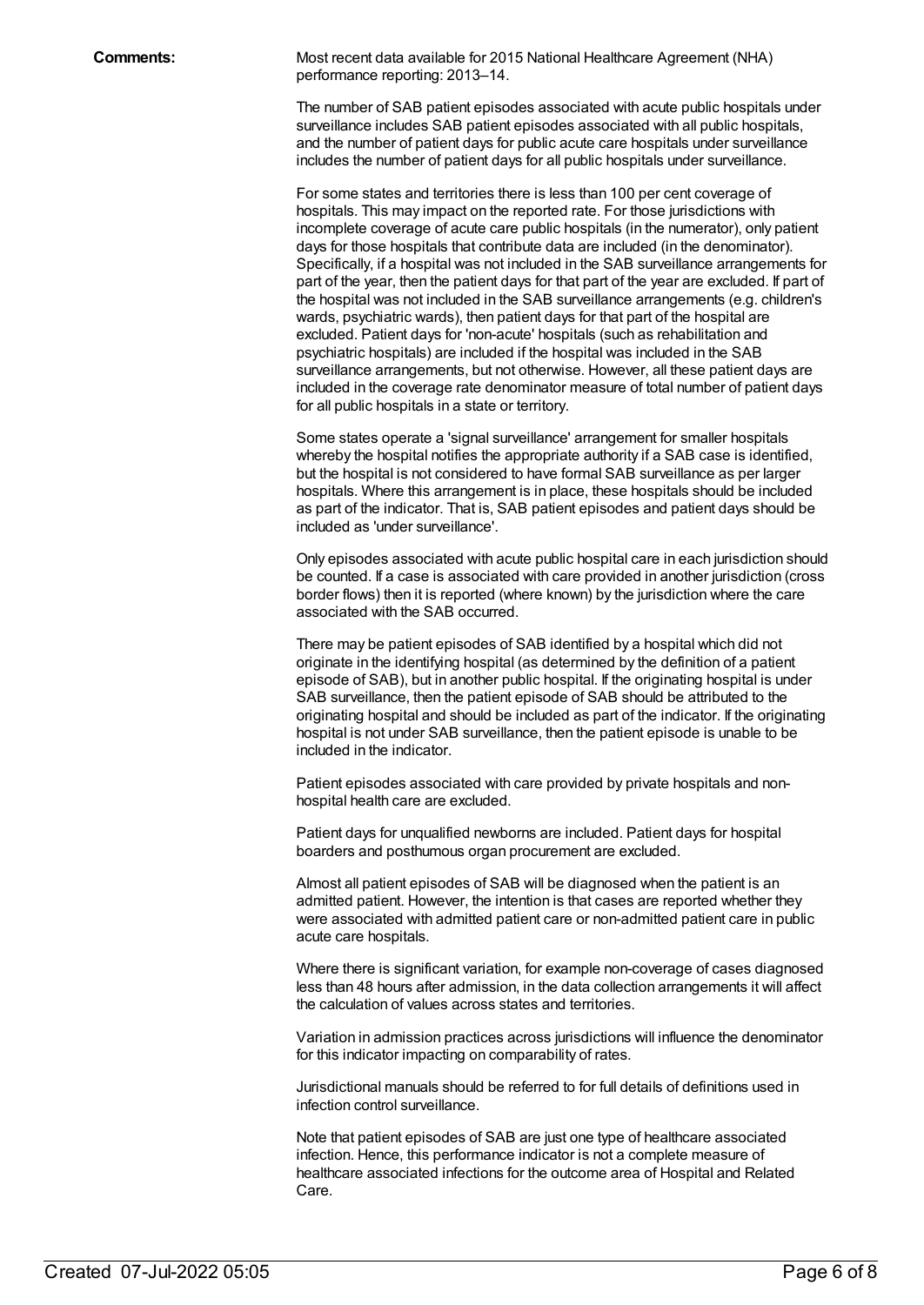### **Representational attributes**

| <b>Representation class:</b> | Rate         |
|------------------------------|--------------|
| Data type:                   | Real         |
| Unit of measure:             | Episode      |
| Format:                      | <b>NN[N]</b> |
|                              |              |

### **Indicator conceptual framework**

| <b>Framework and</b> | <b>Safety</b> |
|----------------------|---------------|
| dimensions:          |               |

### **Data source attributes**

| Data sources: | Data Source                                 |
|---------------|---------------------------------------------|
|               | State/territory admitted patient data       |
|               | <b>Frequency</b>                            |
|               | Annual                                      |
|               | Data custodian                              |
|               | State/territory health authorities          |
|               | Data Source                                 |
|               | State/territory infection surveillance data |
|               | <b>Frequency</b>                            |
|               | Annual                                      |
|               | Data custodian                              |
|               | State/territory health authorities          |
|               |                                             |

### **Accountability attributes**

| <b>Reporting requirements:</b>                         | National Healthcare Agreement                                                                                                                                                                                                                                      |
|--------------------------------------------------------|--------------------------------------------------------------------------------------------------------------------------------------------------------------------------------------------------------------------------------------------------------------------|
| <b>Organisation responsible</b><br>for providing data: | Australian Institute of Health and Welfare                                                                                                                                                                                                                         |
| <b>Benchmark:</b>                                      | National Healthcare Agreement: PB g-Better health: the rate of Staphylococcuss<br>aureus (including MRSA) bacteraemia is no more than 2.0 per cent per 10,000<br>occupied bed days for acute care public hospitals by 2011-12 in each state and<br>territory, 2015 |
| Further data development /<br>collection required:     | Specification: Substantial work required, the measure requires significant work to<br>be undertaken.                                                                                                                                                               |

### **Source and reference attributes**

### **Relational attributes**